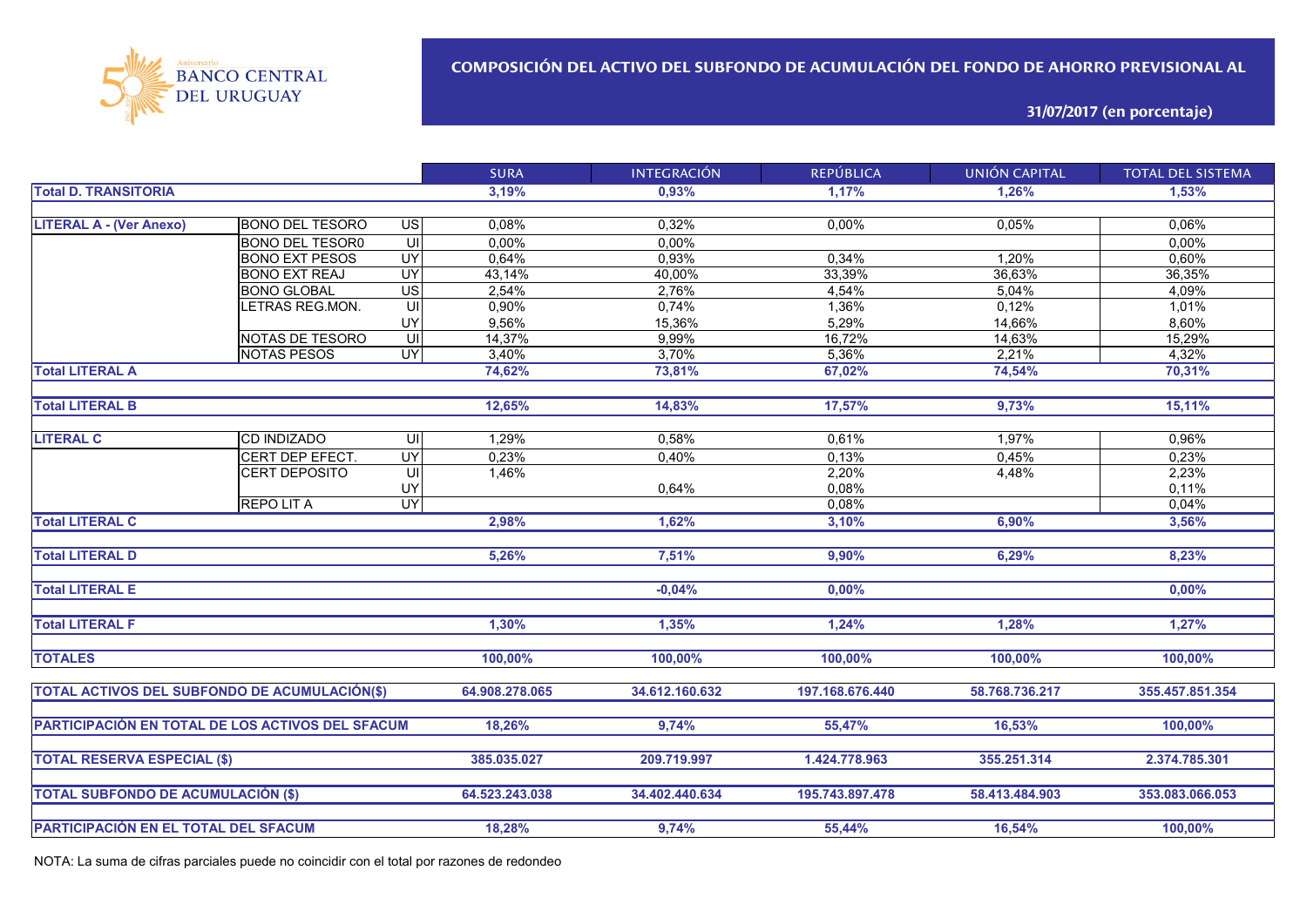# **A N E X O**

#### **MAYOR O IGUAL AL 2% DEL SUBFONDO DE ACUMULACIÓN** *31/07/17* **DETALLE DE LOS INSTRUMENTOS QUE COMPONEN EL LITERAL A CON PARTICIPACIÓN**

| COMPOSICIÓN LITERAL 'A'                             |                             |    |        |                                   |
|-----------------------------------------------------|-----------------------------|----|--------|-----------------------------------|
| <b>TIPO DE INSTRUMENTO</b>                          | <b>INSTRUMENTO</b>          |    |        | MONEDA % S/ACT FAP TOT. SISTEMA % |
| <b>BONOS DEL TESORO (BT - BL)</b>                   | <b>INSTRUMENTOS VARIOS</b>  | UI | 0.00%  |                                   |
|                                                     | <b>INSTRUMENTOS VARIOS</b>  | US | 0,06%  |                                   |
|                                                     | <b>SUB TOTAL</b>            |    |        | 0,06%                             |
| <b>BONOS EXTERNOS PESOS (BEPN)</b>                  | <b>INSTRUMENTOS VARIOS</b>  | UY | 0.60%  |                                   |
|                                                     | <b>SUB TOTAL</b>            |    |        | 0,60%                             |
| <b>BONOS EXTERNOS REAJUSTABLES (BEUY)</b>           | BEUY 00060 R270405EUYF      | UY | 6,96%  |                                   |
|                                                     | BEUY 00060 R281215EUYF      | UY | 14,97% |                                   |
|                                                     | BEUY 00060 R300710EUYF      | UY | 8,39%  |                                   |
|                                                     | BEUY 00060 R370626EUYF      | UY | 5,79%  |                                   |
|                                                     | <b>INSTRUMENTOS VARIOS</b>  | UY | 0,24%  |                                   |
|                                                     | <b>SUB TOTAL</b>            |    |        | 36,35%                            |
| <b>BONOS GLOBALES (BE)</b>                          | <b>INSTRUMENTOS VARIOS</b>  | US | 4.09%  |                                   |
|                                                     | <b>SUB TOTAL</b>            |    |        | 4,09%                             |
| LETRAS DE REGULACIÓN MONETARIA (LBUI)               | <b>INSTRUMENTOS VARIOS</b>  | UI | 1,01%  |                                   |
|                                                     | <b>SUB TOTAL</b>            |    |        | 1,01%                             |
| LETRAS DE REGULACIÓN MONETARIA CUPÓN 0 (LRM Y LRUI) | <b>INSTRUMENTOS VARIOS</b>  | UY | 8,60%  |                                   |
|                                                     | <b>SUB TOTAL</b>            |    |        | 8,60%                             |
| <b>NOTAS DEL TESORO (NAUI)</b>                      | NAUI 0006000013EUIF20250525 | UI | 3,01%  |                                   |
|                                                     | NAUI 0006000016EUIF20190127 | UI | 4,11%  |                                   |
|                                                     | NAUI 0006000019EUIF20220927 | U  | 2,07%  |                                   |
|                                                     | <b>INSTRUMENTOS VARIOS</b>  | UI | 6,09%  |                                   |
|                                                     | <b>SUB TOTAL</b>            |    |        | 15,29%                            |
| <b>NOTAS PESOS</b>                                  | NA 0006000008EUYF20200729   | UY | 3.49%  |                                   |
|                                                     | <b>INSTRUMENTOS VARIOS</b>  | UY | 0,83%  |                                   |
|                                                     | <b>SUB TOTAL</b>            |    |        | 4,32%                             |
| <b>TOTAL INSTRUMENTOS LITERAL 'A'</b>               |                             |    | 70.31% | 70,31%                            |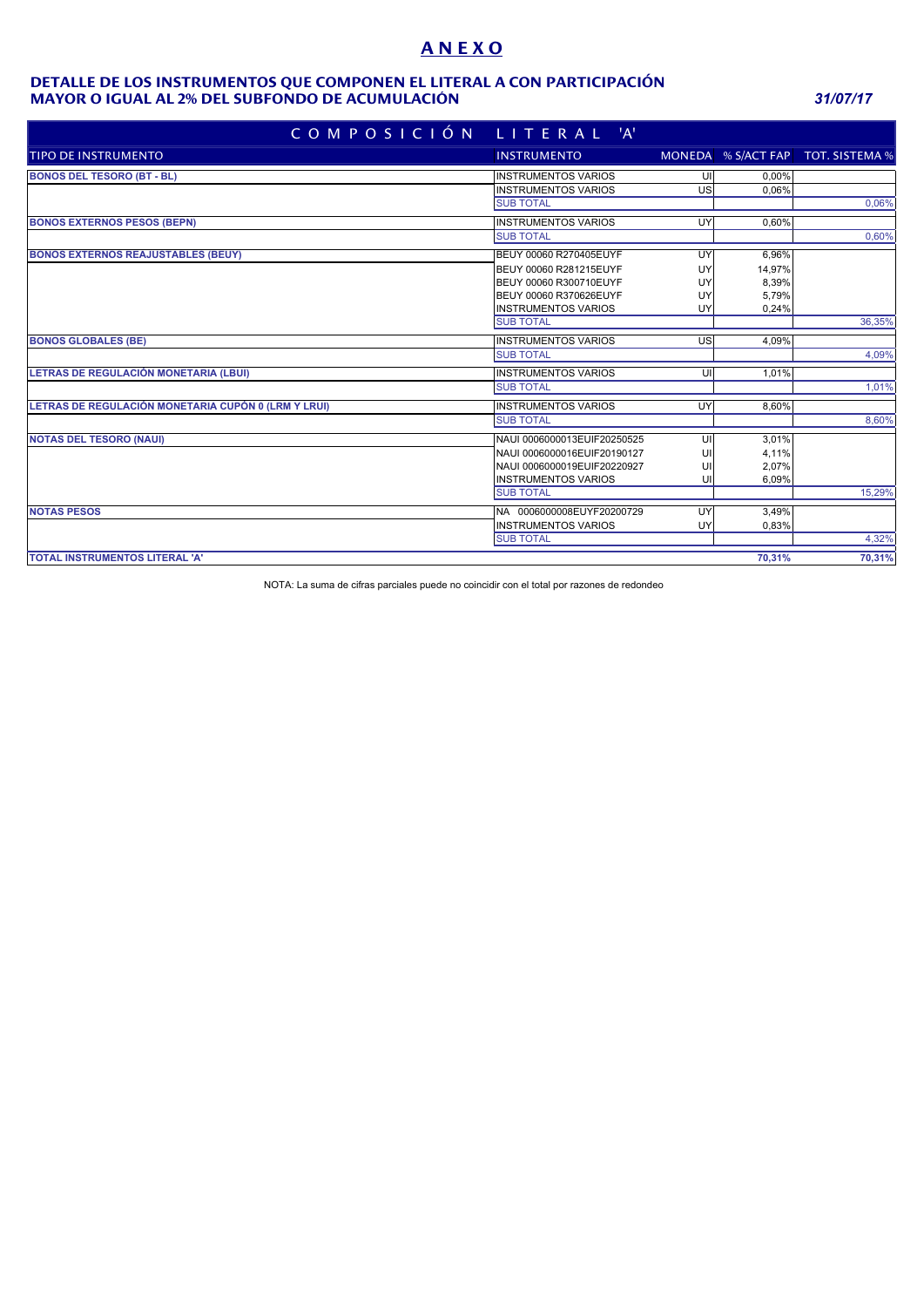

# **COMPOSICIÓN DEL ACTIVO DEL SUBFONDO DE RETIRO DEL FONDO DE AHORRO PREVISIONAL AL**

**31/07/2017 (en porcentaje)**

|                                                 |                        |                | <b>SURA</b>    | <b>INTEGRACIÓN</b> | <b>REPÚBLICA</b> | UNIÓN CAPITAL  | <b>TOTAL DEL SISTEMA</b> |
|-------------------------------------------------|------------------------|----------------|----------------|--------------------|------------------|----------------|--------------------------|
| <b>Total D. TRANSITORIA</b>                     |                        |                | 1,98%          | 4,99%              | 1,67%            | 2,71%          | 2,08%                    |
|                                                 |                        |                |                |                    |                  |                |                          |
| <b>LITERAL G - (Ver Anexo)</b>                  | <b>BONO DEL TESORO</b> | $\overline{u}$ |                | 0,39%              | 0,33%            | 0,54%          | 0,32%                    |
|                                                 | <b>BONO DEL TESOR0</b> | UI             | 0.46%          | 0.05%              | 0,37%            | 0.88%          | 0,44%                    |
|                                                 | <b>BONO EXT PESOS</b>  | UY             | 3.37%          | 3,20%              | 1.67%            | 5,11%          | 2.52%                    |
|                                                 | <b>BONO EXT REAJ</b>   | UY             | 6,48%          |                    | 0.99%            |                | 1.61%                    |
|                                                 | LETRAS REG.MON.        | UI             | 9,38%          | 9,24%              | 15,35%           | 10,29%         | 13,32%                   |
|                                                 |                        | UY             | 26,24%         | 43.12%             | 19,63%           | 34,25%         | 24,26%                   |
|                                                 | NOTAS DE TESORO        | UI             | 24,59%         | 16.51%             | 20,85%           | 22,64%         | 21,40%                   |
|                                                 | <b>NOTAS PESOS</b>     | <b>UY</b>      | 13,27%         | 15,86%             | 18,22%           | 13,13%         | 16,58%                   |
| <b>Total LITERAL G</b>                          |                        |                | 83,78%         | 88,37%             | 77,41%           | 86,84%         | 80,45%                   |
|                                                 |                        |                |                |                    |                  |                |                          |
| <b>LITERAL H</b>                                | CD INDIZADO            | UI             |                | 0,43%              |                  |                | 0,03%                    |
|                                                 | CERT DEP EFECT.        | <b>UY</b>      |                |                    | 0.10%            | 1.18%          | 0,24%                    |
|                                                 | CERT DEPOSITO          | UI             | 11,27%         | 1,41%              | 11,78%           | 6,27%          | 10,24%                   |
|                                                 |                        | UY             |                |                    | 1,16%            |                | 0,74%                    |
| <b>Total LITERAL H</b>                          |                        |                | 11,27%         | 1,84%              | 13,04%           | 7,45%          | 11,24%                   |
|                                                 |                        |                |                |                    |                  |                |                          |
| <b>Total LITERAL I</b>                          |                        |                |                | 1,81%              | 4,94%            |                | 3,27%                    |
|                                                 |                        |                |                |                    |                  |                |                          |
| <b>Total LITERAL K</b>                          |                        |                | 2,96%          | 2,99%              | 2,95%            | 2,99%          | 2,96%                    |
|                                                 |                        |                |                |                    |                  |                |                          |
| <b>TOTALES</b>                                  |                        |                | 100,00%        | 100,00%            | 100,00%          | 100,00%        | 100,00%                  |
| <b>TOTAL ACTIVOS DEL SUBFONDO DE RETIRO(\$)</b> |                        |                | 11.978.576.514 | 5.054.837.834      | 50.809.093.855   | 11.611.736.227 | 79.454.244.430           |
|                                                 |                        |                |                |                    |                  |                |                          |
| PARTICIPACIÓN EN TOTAL DE LOS ACTIVOS DEL SFRET |                        |                | 15,08%         | 6,36%              | 63,95%           | 14,61%         | 100.00%                  |